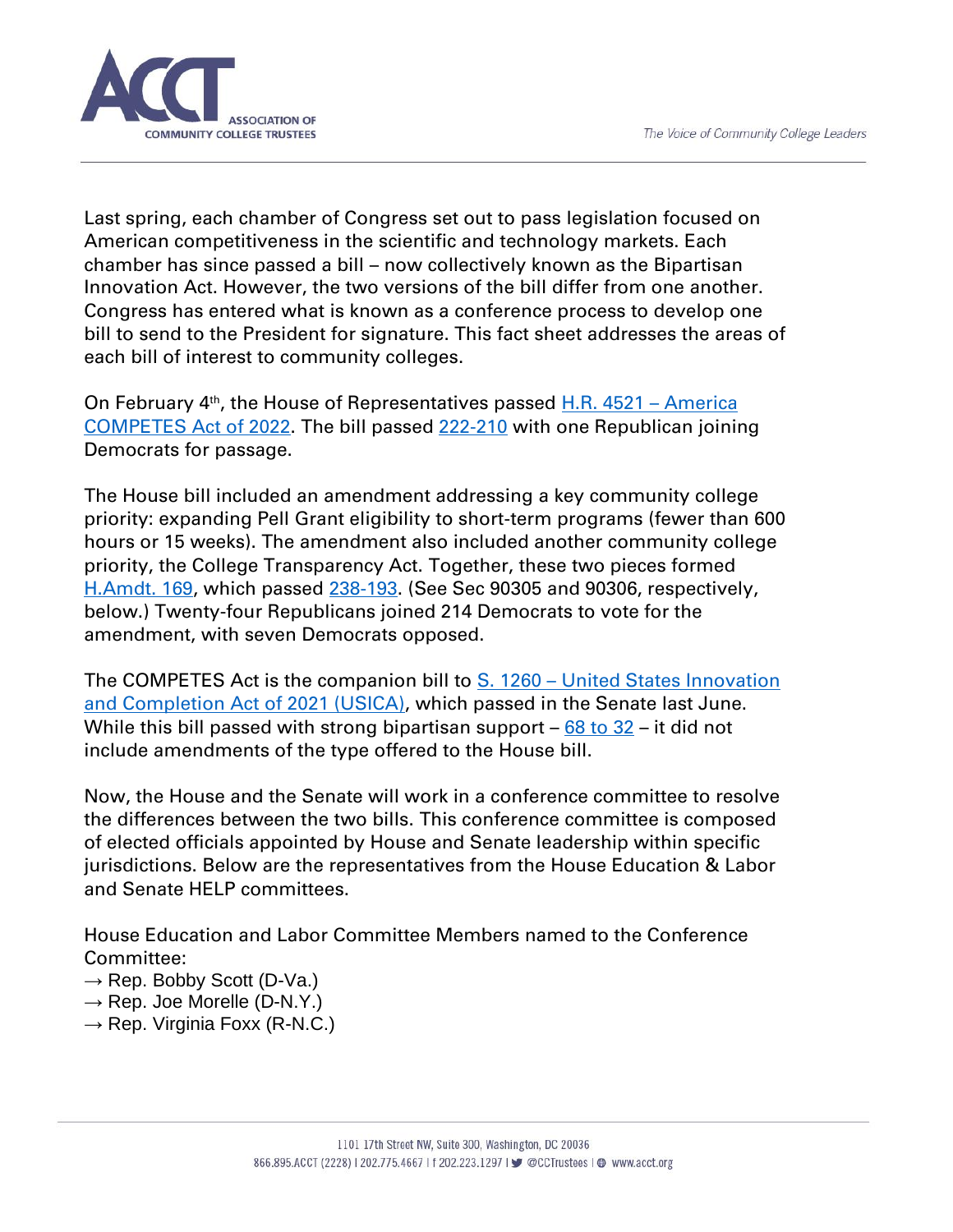Senate Health, Education, Labor, and Pension Members named to the Conference Committee:

- $\rightarrow$  Sen. Patty Murray (D-Wash.)
- $\rightarrow$  Sen. Tammy Baldwin (D-Wis.)
- $\rightarrow$  Sen. John Hickenlooper (D-Colo.)
- $\rightarrow$  Sen. Richard Burr (R-N.C.)
- $\rightarrow$  Sen. Jerry Moran (R-Kan.)

## **SUMMARY SECTION OF INTEREST FROM HOUSE COMPETES ACT**

#### JOB TRAINING FEDERAL PELL GRANTS (Division J, Title III, Sec. 90305)

This section was added to the bill by House Amendment 169 and attaches a version of the Jumpstart Our Businesses by Supporting Students (JOBS) Act to the legislation. The JOBS Act allows for Pell Grants to be used to fund shortterm programs

ACCT supports the inclusion of short-term programs for Pell Grant eligibility to create access to more postsecondary pathways.

Under the amendment, short-term programs that deliver "at least 150 clock hours of instruction time over a period of at least 8 weeks" will be eligible for students to receive Pell Grants. In order to be eligible, the institutions providing the programs must be public or non-profit and the programs cannot be online.

Eligible Job Training Programs

- Provides at least 150 but not more than 600 clock hours of instructional time over at least 8 weeks but not more than 15 weeks
- Provides training in high-skill, high-wage, or in-demand industries as determined by:
	- o a state or local board,
	- o a comprehensive local assessment via the Carl D. Perkins Career and Technical Education of 2006,
- Is a program provided through the Workforce Innovation and Opportunity Act,
- Provides a student with a recognizable and stackable credential that is portable across employers and geographic regions,
- Provides a student who completes the program with a median increase of 20% of total earnings as compared to total earnings of such students prior to enrolling in the program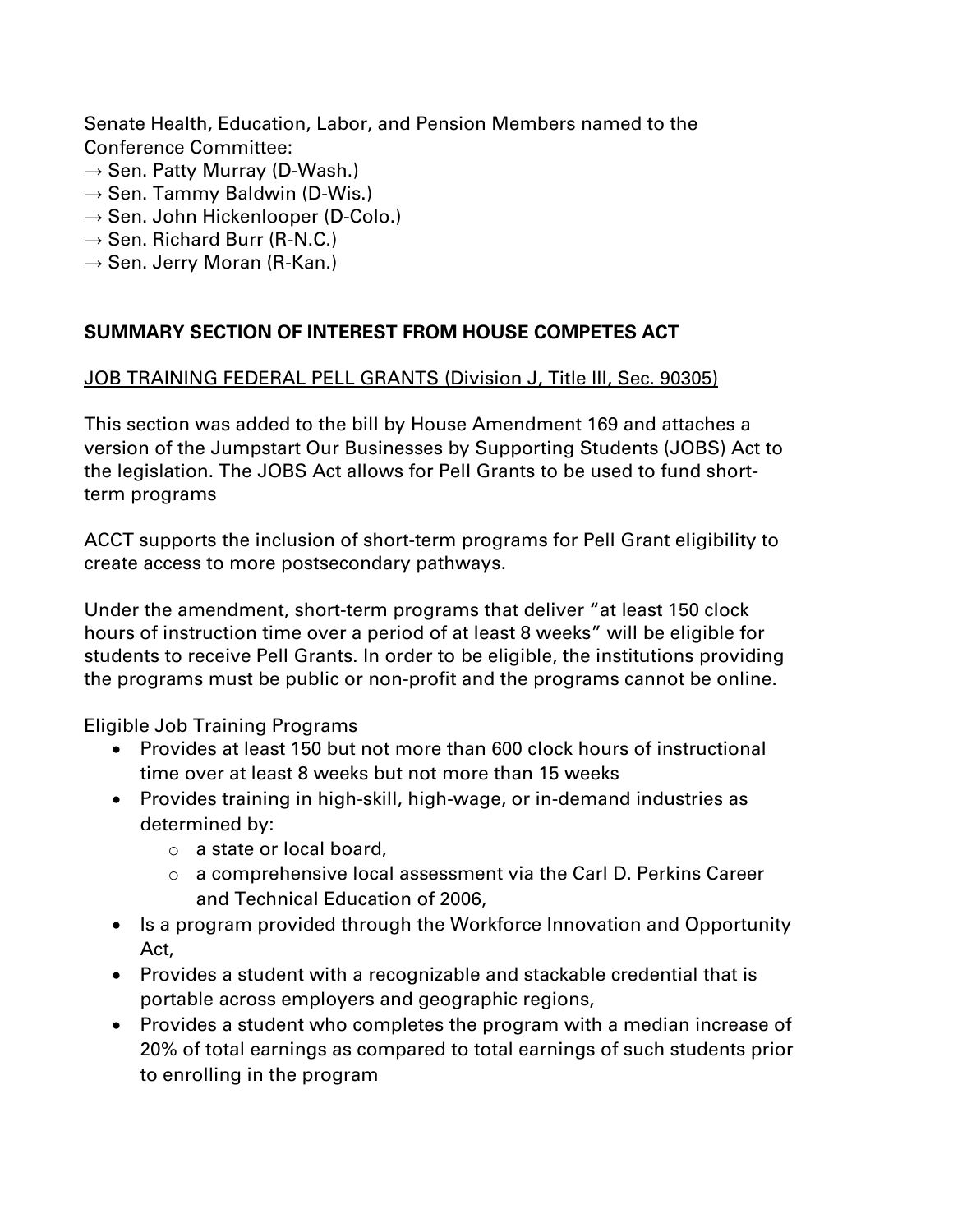- Displays prominently on its website and provides a written disclosure to applicants the information such as tuition and fees, completion rates, employment rates, earnings information, among others
- Provides a recognized credential sufficient to meet hiring and licensure requirements
- Has been in operation at least one year prior to becoming eligible
- Does not exceed the required clock hours to meet state licensure by more than 50%
- Sets students on path for additional certificate or degree programs
- Delivered at least partially in person
- Provided at least 50% by the eligible institution of higher education
- Includes student advising related to career goals
- Meets gainful employment program requirements
- May be offered as part of a career pathway program as defined in the Workforce Innovation and Opportunity Act

Eligible programs must be approved by the Secretary of Education in conjunction with a certification from the State board in which the program is located.

The Secretary will additionally calculate the impact of the program on total earnings by comparing the total earnings of students enrolled six months prior to the program and the total earnings of the students who complete the program six months after finishing.

# COLLEGE TRANSPARENCY (Division J, Title III, Sec. 90306)

This section was added to the bill by House Amendment 169 and attaches the College Transparency Act (CTA) to the legislation. This provision requires colleges to collect student data while maintaining privacy protections for individual students and submit it to the U.S. Department of Education. The newly collected data would focus not only enrollment, but persistence, transfer, and completion metrics as well as the ability to disaggregate by demographic groups such as ethnicity, gender, and age.

ACCT supports CTA, particularly because it could lead to more meaningful ways to measure success at community colleges, where students frequently transfer before completing their programs.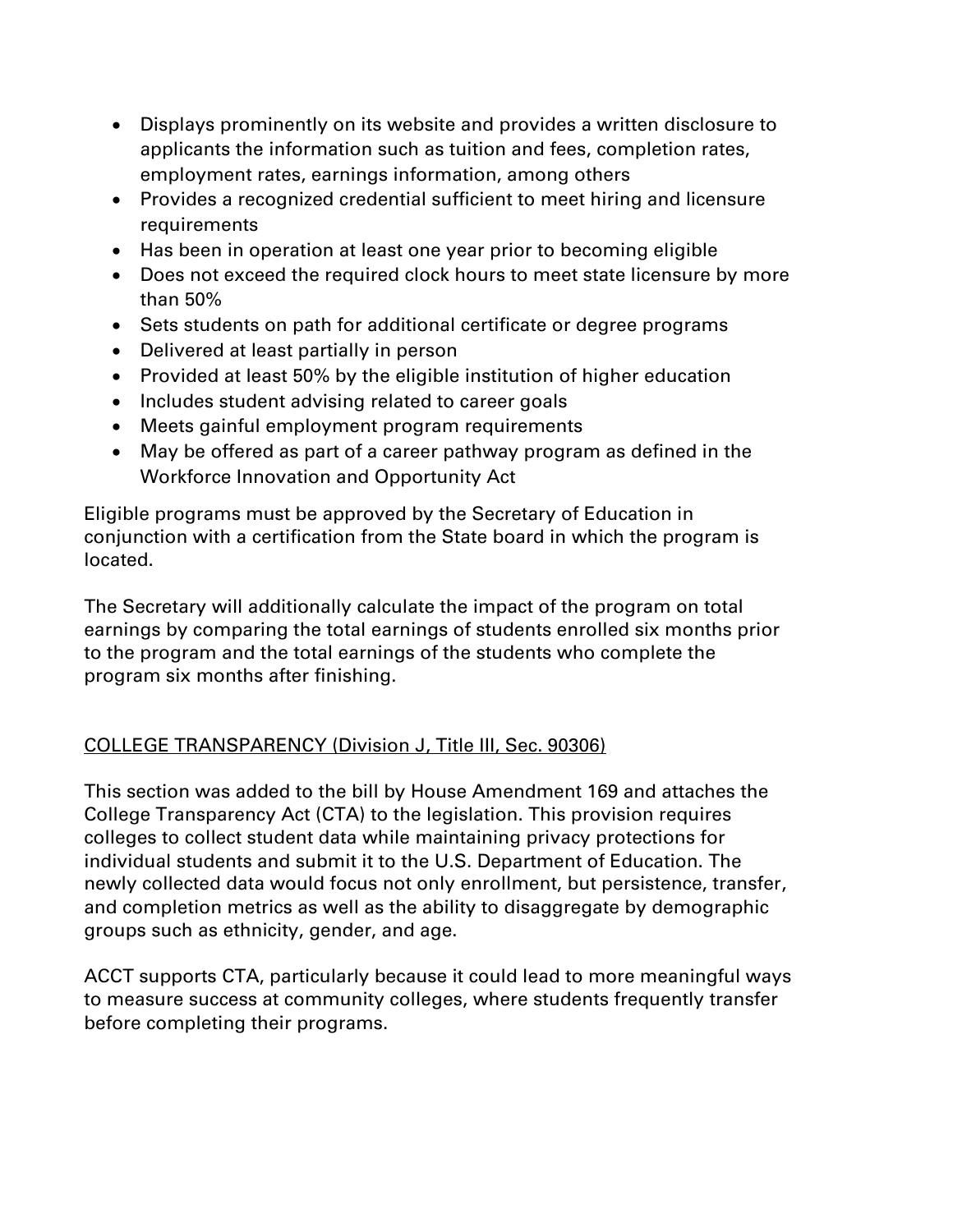#### TELECOMMUNICATIONS WORKFORCE TRAINING GRANT PROGRAM (Division J, Title IV, Sec 90401)

This section authorizes the Improving Minority Participation and Careers Telecommunications (IMPACT) Act. The goal of the IMPACT Act is to create a workforce training program for the telecommunications sector. The Department of Labor, in conjunction with the Department of Commerce and the Secretary of Education, would administer the \$100 million program. Grants can be used to hire and/or train faculty, design or customize curriculum, fund scholarships, recruit/enroll students, among other activities. Eligible entities to apply for grants include Historically Black Colleges and Universities (HBCUS), Hispanic Serving Institutions (HSIs), Tribal Colleges and Universities (TCUs), and other Minority Serving Institutions (MSIs) in partnership with industry, apprenticeship programs, or "community colleges with experience providing workforce development activities for individuals seeking employment in the telecommunications industry."

# SUPPORTING APPRENTICESHIP COLLEGES ACT OF 2021 (Division J, Title IX)

This section creates two grant programs: the Community Outreach Grant Program and the Student Support Grant Program for Expanded Academic Advising. For each program, the bill authorizes \$5 million in funding and maximum awards of \$500,000. The grants are to be used for outreach and advising, respectively, related to construction and manufacturing-oriented registered apprenticeship programs, of which community colleges can be sponsors. Eligible entities to apply for grants are institutions of higher education meeting the definition of "a construction and manufacturing-oriented apprenticeship college."

Additionally, Division J, Title I updates the National Apprenticeship Act of 1937.

## TRADE ADJUSTMENT ASSISTANCE FOR COMMUNITY COLLEGES AND CAREER TRAINING (Division K, Title IV, Subtitle C, Sec 101302)

This section makes adjustment to the TAACCCT program, including allowing for consortia of institutions to apply together and requiring that 15% of received funds be used for student support services.